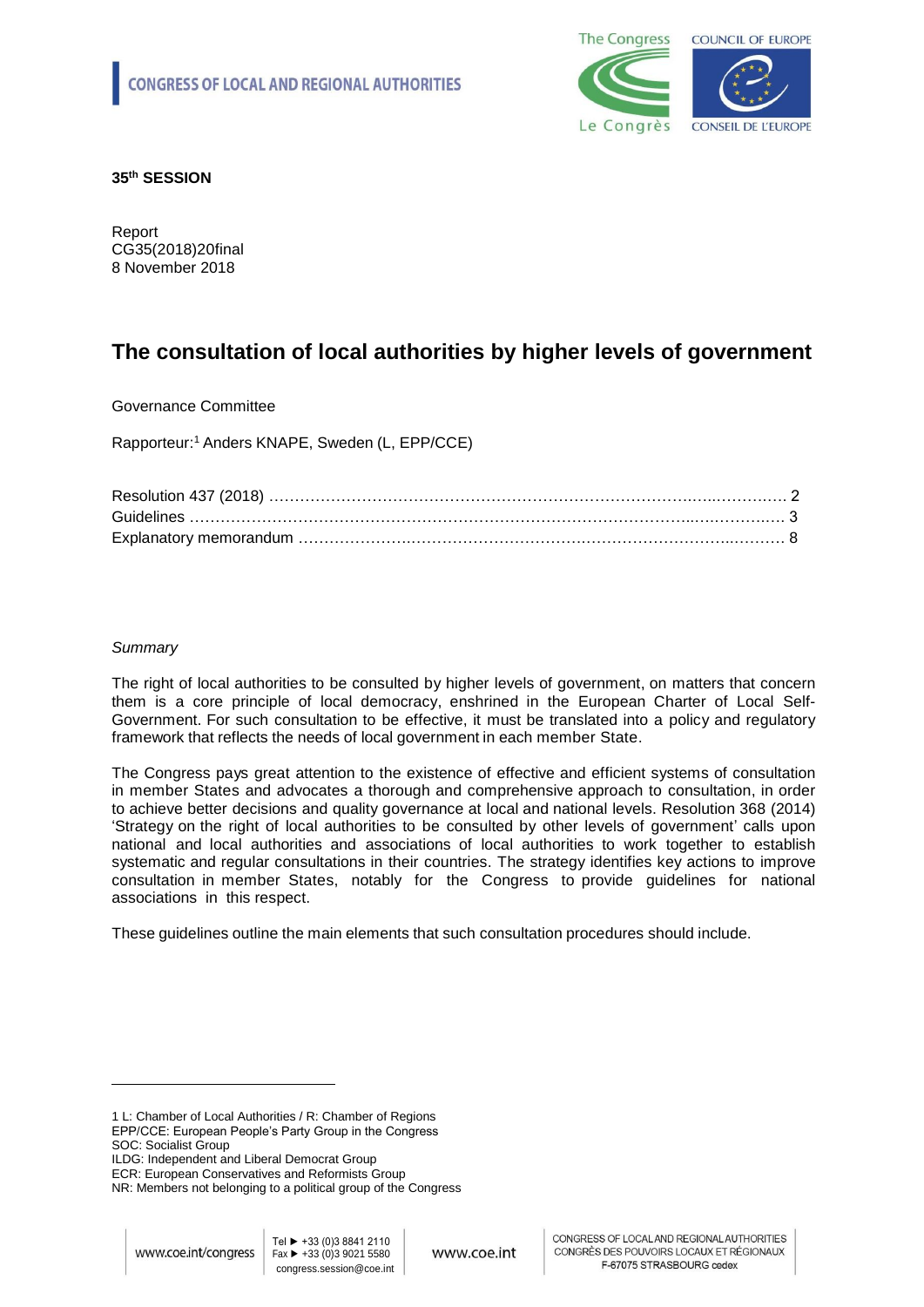# **RESOLUTION 437 (2018)<sup>2</sup>**

1. The right of local authorities to be consulted by higher levels of government is a fundamental principle of European legal and democratic practice, enshrined in the European Charter of Local Self-Government (ETS No. 122, Articles 4.6, 5, 9.6 and 10). When consultation is conducted in due time and in an appropriate way on all matters which concern them directly, it contributes to strengthening democracy and good governance and to development and implementation of sound policy and legislation.

2. In accordance with its Resolution 368 (2014), whereby it adopted the strategy on the right of local authorities to be consulted by other levels of government and undertook to elaborate guidelines to improve consultation processes by making them more carefully defined and result-oriented, the Congress of Local and Regional Authorities of the Council of Europe:

*a*. adopts the guidelines on the right of local authorities to be consulted by higher levels of government, as appended to this resolution;

*b*. undertakes to use these guidelines as a reference document in its monitoring activities;

*c*. calls on local authorities and the national and regional associations of local and regional authorities to use these guidelines as a tool and inspiration in their dialogue with their regional and national governments about improving consultation processes.

-

<sup>2</sup> Debated and adopted by the Congress on 8 November 2018, 3rd sitting (see Document CG35(2018)20, explanatory memorandum), rapporteur: Anders KNAPE, Sweden (L, EPP/CCE).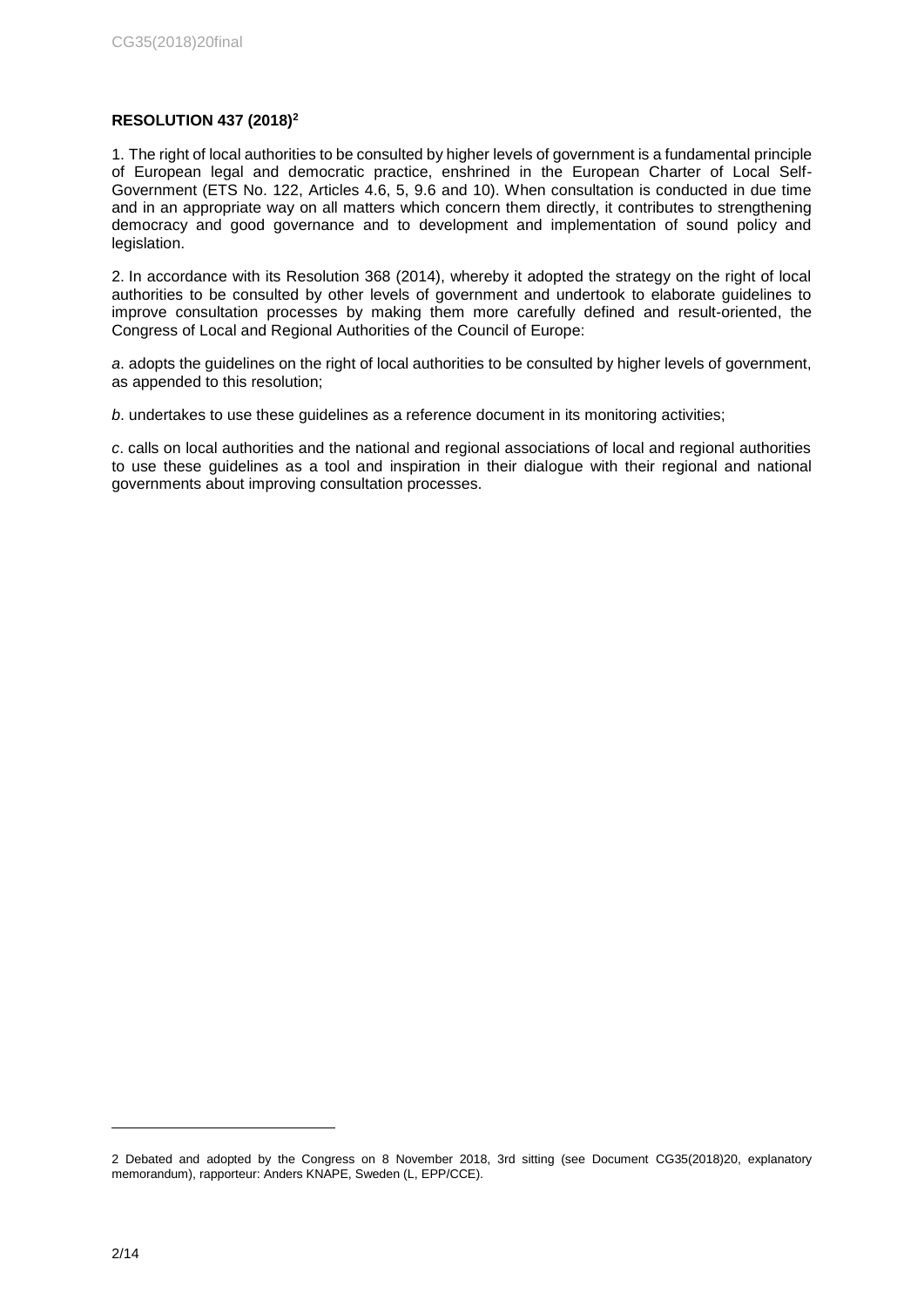## **APPENDIX**

# **GUIDELINES ON THE CONSULTATION OF LOCAL AUTHORITIES BY HIGHER LEVELS OF GOVERNMENT**

#### **I. Introduction**

1. The right of local authorities to be consulted by higher levels of government, a fundamental principle of European legal and democratic practice, that is enshrined in the European Charter of Local Self-Government (ETS No. 122, Articles 4.6, 5, 9.6 and 10), contributes to good governance and the development and implementation of sound public policy and legislation.

2. Consultation has to be a required part of policy making and administrative processes, in order for the wishes of local authorities to be known in good time and properly taken into account in the decisions of national and regional authorities.

3. Local authorities need to have an active role in drawing up the decisions and public policies on all matters that concern them. Their contribution needs to be organised in an appropriate way and a timely manner such that they have a real opportunity to formulate and articulate their own views and proposals, in order to exercise influence.

4. To avoid consultation processes remaining just mechanisms for the provision and exchange of information, these guidelines aim to enable local governments and their associations to strengthen and facilitate effective consultation, and to develop a system of genuine political negotiation.

## **II. Purpose and principles of consultation**

#### **A. Purpose**

5. Creating favourable conditions and mechanisms for effective consultation of local authorities by higher levels of government is in the interest of both parties as it can increase reciprocal understanding of the challenges and realities faced, the division of responsibilities and the objectives and priorities of both parties. This dialogue can provide a forum for general discussion, in particular with regard to financing issues, and can create the conditions for a shared perception of the problems and opportunities relating to local self-government and municipal operations. It can facilitate the understanding among higher levels of government of the conditions in which local authorities have to deliver their share of the public services. In return, this can give local authorities a better understanding of the overall responsibility of parliaments and governments for the whole public sector. Effective consultation mechanisms hence favour the development and implementation of more pertinent legislation and policies.

6. The guidelines on the consultation of local authorities by higher levels of government aim to provide national associations of local authorities and national delegations guidance on:

- the concept of consultation;
- the legal framework and institutional settings;
- the process and procedure (format, timing, information, publicity).

7. Their objective is to inspire local authorities and their associations to improve consultation processes by making them more carefully defined and result-oriented. The overall aim of these guidelines is to help reinforce the culture of communication, consultation and dialogue between the different levels of governments in the Council of Europe member States, in the interest of both democracy and the efficiency of governmental decision making.

## **B. Principles**

8. The consultation of local authorities by higher levels of governments should be guided by the principles:

- mutual respect between all actors;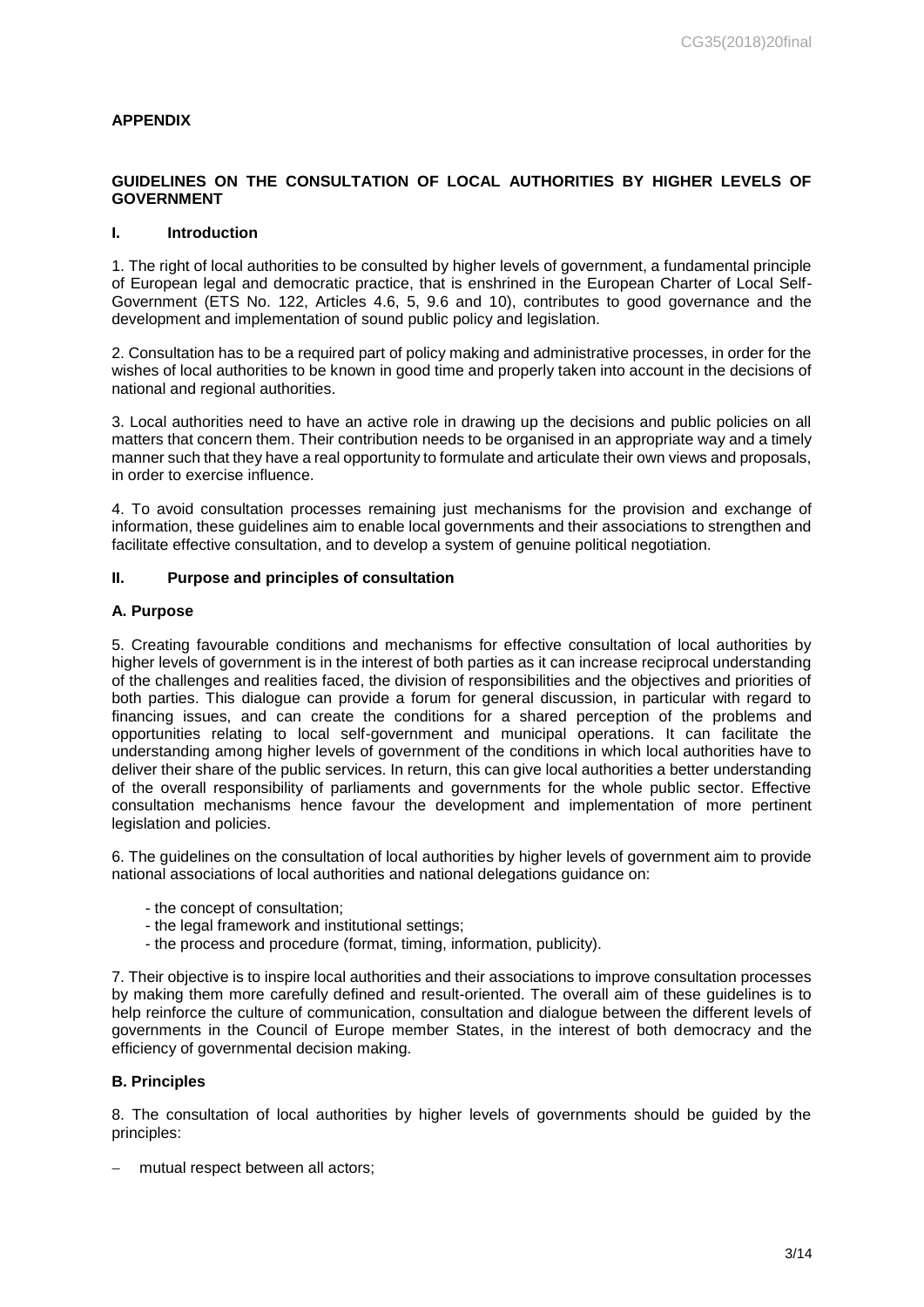- openness and transparency;
- responsiveness, with all actors providing appropriate feedback.

#### **III. Guidelines on how to conduct consultations**

9. An efficient consultation of local authorities by other levels of government rests on two pillars: a welldefined national regulatory framework and an appropriate institutional setting. The right of local authorities to be consulted should be enshrined in national legislation. It is equally important that each member State has an appropriate institutional framework for organising consultations with local authorities. For their part, local authorities need institutions that are capable of representing and protecting their interests, such as national associations of local authorities that can allocate the appropriate resources and time to ensure effective representation of local authorities in consultation procedures.

10. Another key component to any successful consultation is the existence of an appropriate administrative practice and decision-making culture at the level of national and regional governments. This requires not only a well-formulated legal framework at the national level and, where appropriate, the regional level, with written rules and regulations, but also the possibility of organising formal meetings, both standing and ad hoc commissions/committees, and working groups for exchange of views and knowledge on particular issues (especially in areas of local finance and asset management) of an operational nature, which require measures to be taken by the national and regional governments.

#### **A. Legal framework**

11. The consultation of local authorities by higher levels of government requires a well-formulated legal framework at the national level. The European Charter of Local Self-Government stipulates in its core principles that: local authorities should be consulted in a timely manner and an appropriate way in the planning and decision-making processes for the matters that have direct impact on them (Article 4.6); that they should be consulted on the ways in which redistributed resources are to be allocated to them (Article 9.6); and that changes in local authority boundaries shall not be made without prior consultation of the local communities concerned (Article 5).

12. Signatories to the Charter should enshrine the rights of local authorities to be consulted and these core principles in their domestic legislation, preferably in the constitution. Steps must be taken to ensure that the right to consultation is guaranteed both in law and in fact. Moreover, recognising that some countries have successfully developed consultation traditions, which are not underpinned in the legislation, it is recommended that the relevant legislation also provides clear and detailed regulations of the process of consultation in order to make this process formal, predictable and result-oriented. The relevant legal framework could therefore clearly describe a. the objectives of consultations; b. the parties involved and their rights and obligations; c. the time frame, forms and procedures for consultations; and d. the expected outcomes of consultations.

13. The legislation should also guarantee that written records of consultations are maintained and that local authorities have the right to receive clear and detailed information in writing about proposed policy documents and regulatory decisions. Domestic legislation should recognise the role of national associations of local authorities in the process of consultation of local authorities by higher levels of government. The legislation should also guarantee the right of complaint or petition of local authorities if they believe that necessary consultations have not been properly conducted or conducted at all.

14. National legislation and, if appropriate, regional legislation should recognise the right of national associations of local authorities to be involved in consultations and to represent the interests of their members.

#### **B. Institutional setting**

15. The consultation of local authorities is a process which requires a formal and adequate institutional setting. Consultation with local authorities is the responsibility of the particular national (or regional, if appropriate) public institution that holds a decision-making mandate on the matters concerning local government.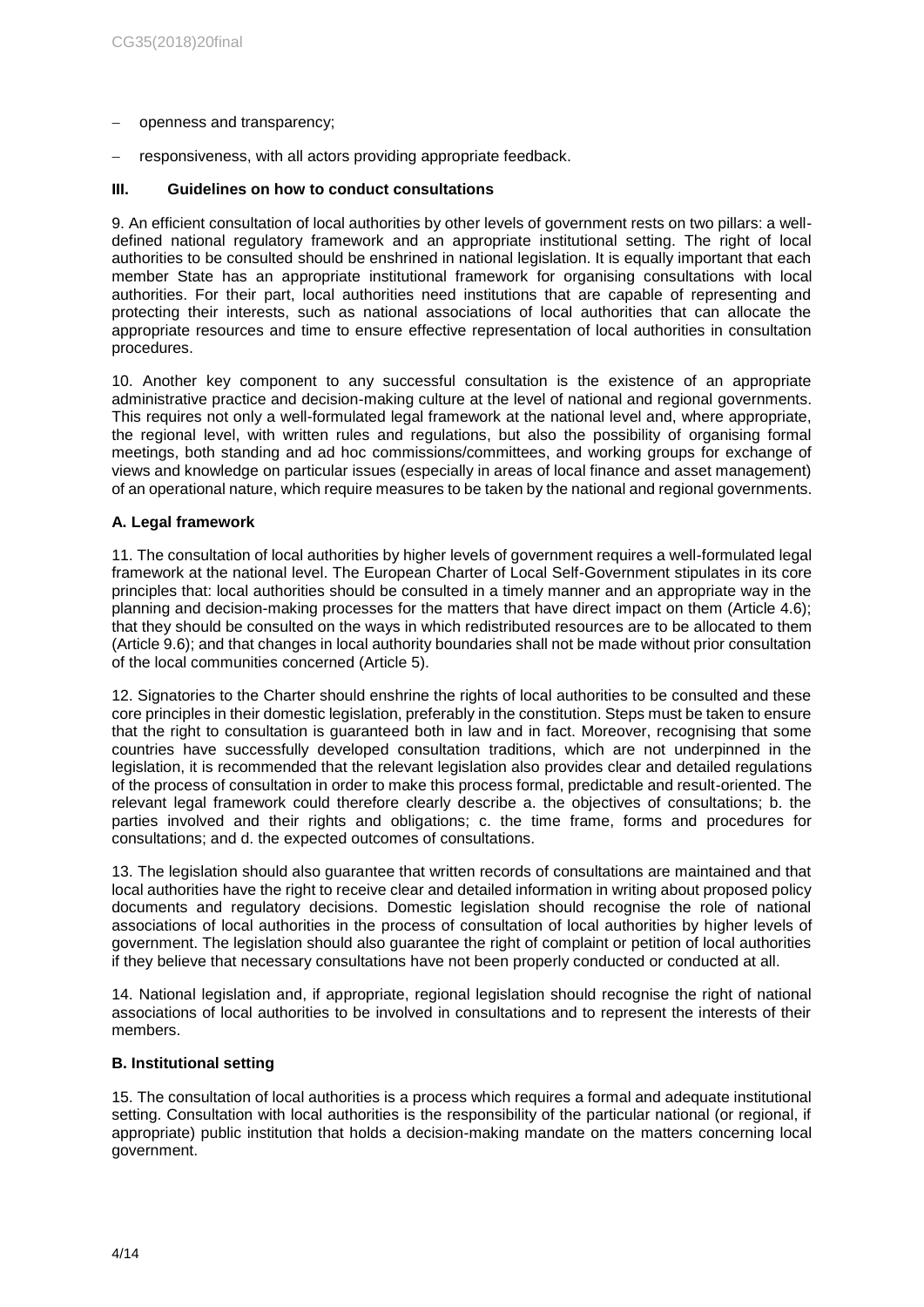16. Accordingly, the national executive power is a key actor in the consultation of local authorities on policies and decisions that have a direct impact on local life. A line ministry is usually responsible for local government and territorial administration: this ministry should take measures to organise consultations with local authorities. If there is no line ministry responsible for local authorities, the ministry of finance should be responsible for the organisation of consultations with local governments on the resources to be allocated to local budgets. Consultations can also be conducted at higher levels, such as with the president of the State or/and prime minister, but while consultations at this level are to be welcomed, consultative meetings with the relevant line ministries are also needed in order to ensure practical results. Regulations at the level of the relevant line ministries should clearly stipulate the forms and procedures for the consultation of local authorities.

17. Another key actor in consultation is the national (and, where appropriate, the regional) legislative body which has the mandate to adopt a national regulatory framework on local self-governance. When national legislative bodies have structural units (committees) that deal with specific sectoral affairs (in most countries a specific committee is responsible for local self-governance and regional policy in the parliament), legal initiatives are usually discussed at the level of committees before they go to the session of parliament for adoption. The level of parliamentary committees is thus the most appropriate for organising consultations on legal initiatives that have a direct impact on local government. Parliamentary committee rules of procedure should therefore include specific provisions on the organisation of consultations with local authorities, identifying the subject of consultation, the procedures and time frame, and the participants in this process.

18. The rules of procedure should not only allow local authorities and associations of local authorities to attend sessions of the committees, but also to have full access to all relevant documents and to present written opinions on draft legislation. The rules of procedure of parliamentary committees should also include the possibility of involving experts from associations of local authorities in the preparation of draft laws that have an impact on local authorities, their legal status, tasks and functions and economic or financial situation.

19. In federal and regional States, regional and federated State authorities are also key actors in the consultation process and they should communicate policies and decisions to local authorities under their mandate. Where regions with legislative powers are concerned, consultation processes should be organised with regional legislative and executive powers. If there are no ministries at the regional level, consultations should be organised with the head of the regional legislature and the relevant executive departments of regional administrations.

## **C. Role of national associations of local authorities**

20. National legislation should recognise the right of national associations to be involved in consultations and to represent the interests of their members. Local authorities and their associations of local authorities are both actors and beneficiaries of the consultation process. Local authorities should speak to national and regional governments, as far as possible, with a united voice. The existence of strong national associations of local authorities is therefore a precondition for the successful consultation of local authorities by other levels of governments. In addition to the national legal framework, associations are encouraged to draw up a memorandum of understanding with the national parliaments and line ministries, to function as a guideline which defines the details of consultation processes and their modus operandi relating to the practical application of the right to be consulted, as guaranteed by the Charter.

21. In countries where local authorities are represented by several associations, national governments should facilitate the establishment of a national system for consultation with local authorities and guarantee the representation of all associations in the consultative process. All levels of government should be represented in this national system of consultation. National associations should co-operate together as closely as possible, in order to define common positions on issues that affect them.

22. The national association of local authorities usually represents local governments in the consultation process. However, this does not exclude the possibility for local governments to be consulted individually. When the consultation is carried out only through the associations of local authorities, it is an obligation of these associations to disseminate the documents and information to their member authorities, and to collect feedback from them. In countries where no association of local authorities exists, it is the responsibility of line ministries with a decision-making mandate to send the draft decisions and policies to local authorities and request their opinion.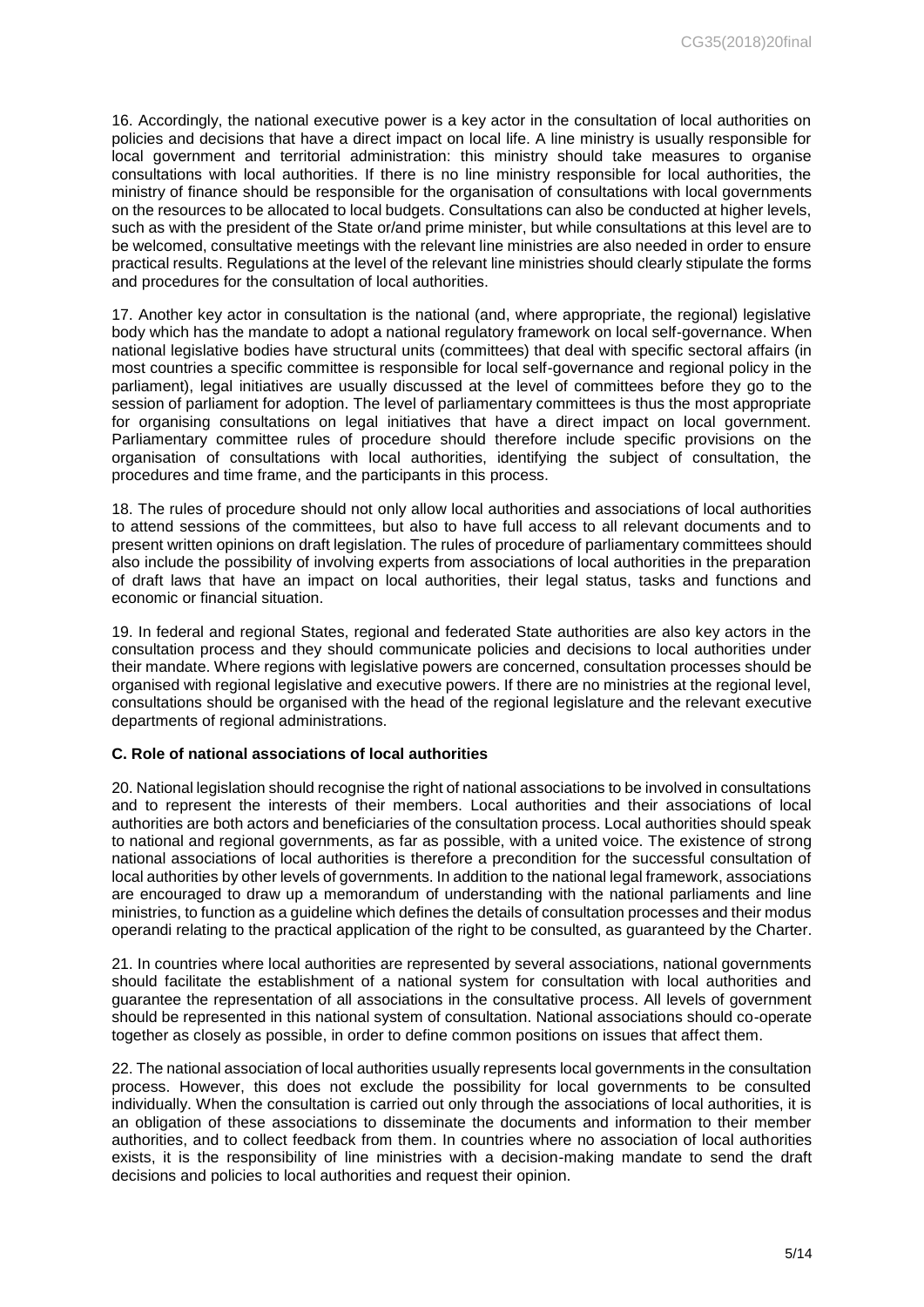## **D. Processes and procedures**

23. Local authorities shall be consulted, insofar as possible, in due time and in an appropriate way in the planning and decision-making processes for all matters which concern them directly.

#### *Participants in the process*

24. National associations of local authorities should represent local governments in the consultation process. They should ensure that they are regularly invited to review relevant legislative and policy initiatives, co-operate with other associations and regularly exchange good practices with each other.

25. Individual local governments can be consulted. However, if the subject of consultation relates to more than one local government unit, co-ordination between the local government representatives concerned needs to be ensured.

#### *Object of the consultation*

26. Local authorities should be consulted on all matters that concern them directly. They are directly concerned when the implementation of a government policy or any legal act directly affects their legal status, competences, economic and/or financial situation.

27. In particular, consultation should be mandatory when any decision concerning changes to local authority boundaries is discussed (Article 5 of the Charter) or the way in which redistributed resources are to be allocated to them (Article 9.6). Whenever additional tasks are transferred to local authorities, an economic impact analysis is necessary (Article 9.2).

#### *Stages of involvement of local authorities*

28. Local authorities and their associations should have an active role in the preparation of decisions and a real opportunity to express their own views and proposals.

29. National and regional authorities should also ensure that the form and timing of consultations are such that local authorities and associations of local authorities have the possibility, other than in exceptional circumstances, to properly inform and consult their members, prepare and submit constructive propositions, and to express their interests and opinions in time for them to be taken into account in policy and legislative formulation. The Charter does not specify any normative time frame as it depends on the conditions and context in each member State. The complexity of the issue must, however, always be considered so that the parties being heard have time to give a relevant response.

30. Consultations should be organised at the preparatory stage of drafting of decisions/policies and not after their adoption by the relevant decision-making body, so that local government expertise can be included.

# *Forms of consultation*

31. State authorities in co-operation with associations of local authorities should define the details of the process and the form that the consultation should take, to ensure that the process respects the principles of the Charter, namely to organise consultations in an appropriate manner. Both sides should agree in advance on any transparency measures and communication with the media with regard to the consultation process, and also identify the person(s) responsible for providing the reports of the sessions. Meetings should have specific and well-structured agendas and pre-agreed lists of participants, and meeting documents should be disseminated to all participants.

32. The European Charter of Local Self-Government does not define or prescribe the forms of consultation or give any precisions on the consultation process. As there is no "one size fits all" solution, a variety of forms can be used, according to the issues discussed and in accordance with the laws and regulations and specific traditions of the country concerned.

33. Consultations may be conducted in written form. In such cases, the written records of the consultations should be maintained and made available to all interested parties.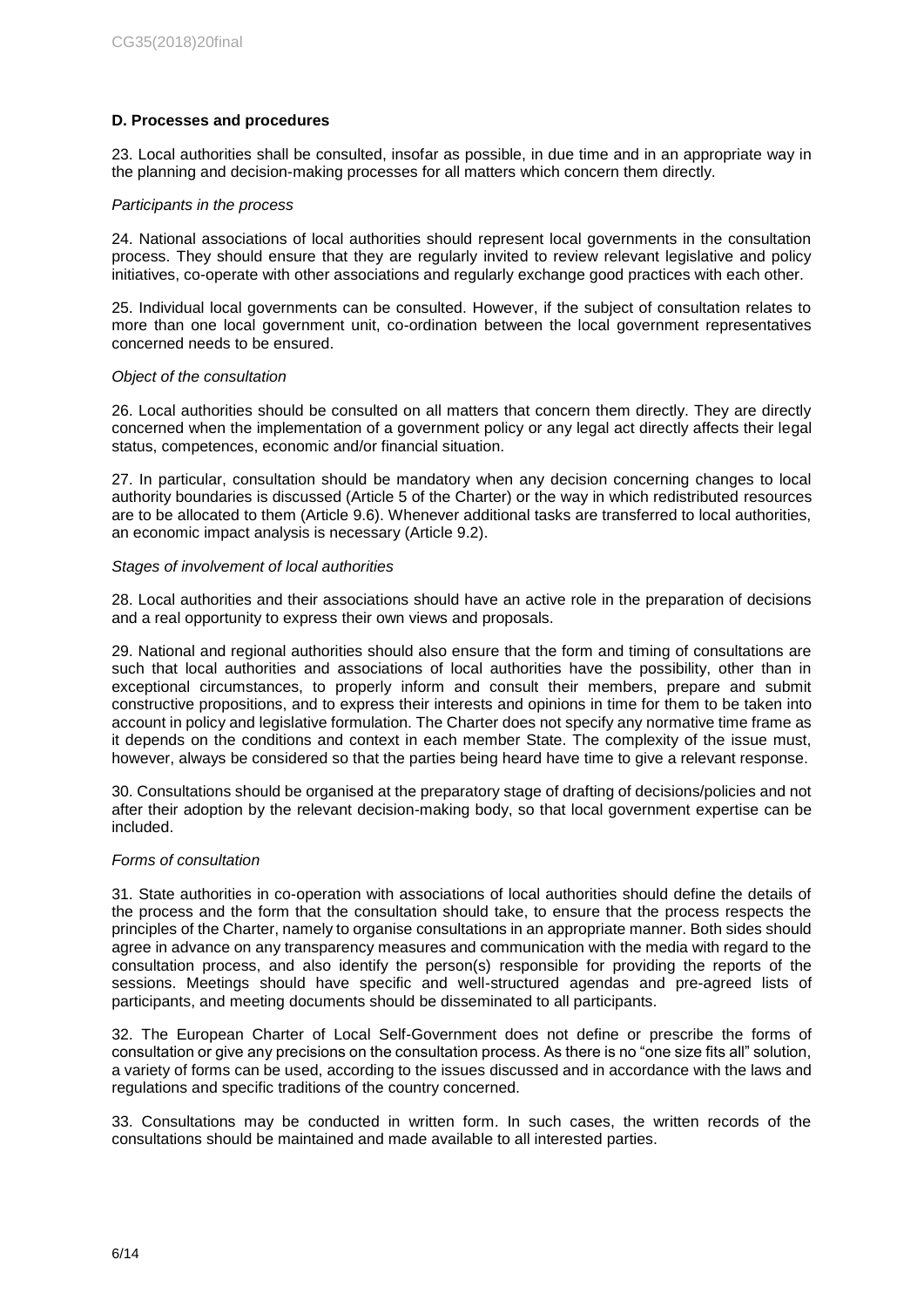34. Formal meetings: consultations may include the organisation of formal meetings or the establishment of ad hoc commissions and working groups for exchange of views and knowledge on particular issues of an operational nature (especially in areas of local finance and asset management), which require rapid measures to be taken by the national and regional governments.

35. Joint consultative platforms: a platform bringing together the national government and the associations of local authorities can be put in place. Such bodies consist of both the representatives of the government and the associations, with both sides delegating representatives in equal numbers.

36. Round table discussions: in federal States, these roundtables may include representatives of three levels of government – federal, regional and local. Such multilevel roundtables tend to be organised on matters that have an impact on all levels of public administration. Typically such roundtables are organised to examine draft federal budgets and to discuss central subsidies for regional and local governments. They allow associations of local authorities to channel their experience and expertise into the legislative process at an early stage. They should take place regularly and have a predefined agenda.

37. Special advisory boards: national and regional governments may wish to introduce special advisory boards for the elaboration of draft decisions. It is important that the experts who take part in such consultations have a clear mandate from the national association(s).

38. Participation in parliamentary committees: this process should be regulated by a memorandum of understanding between the association of local authorities and the relevant parliamentary bodies, which should define the obligations of the participants and their contribution to the legislative process.

#### *Information and publicity*

39. National and regional authorities should provide clear and detailed information, in writing, about proposed policies, well before the consultations are due to take place, in order for those consulted to be well informed about the motives and objectives of each planned decision or policy. Adequate information should also be provided in a timely manner during the consultation process itself, in order to facilitate substantive input by the local authorities.

40. The contributions of the different parties consulted and the results of consultation should be made public.

41. Public authorities should provide publicly available feedback on the outcome of consultations. The results should be published and disseminated according to national regulations. A detailed explanation of the reasons for retaining or not retaining certain proposals should also be communicated in writing and published.

42. National associations of local authorities should regularly publish information about consultations with national and regional authorities for the attention of the general public and disseminate the results of consultations among their members. When the national association supports the final decision of the consultation, an official statement of its support should be made. When it does not agree with the decision, it can make an appropriate public statement, giving the grounds for its position.

43. All parties involved in consultations should make maximum use of the increased consultation opportunities provided by new media.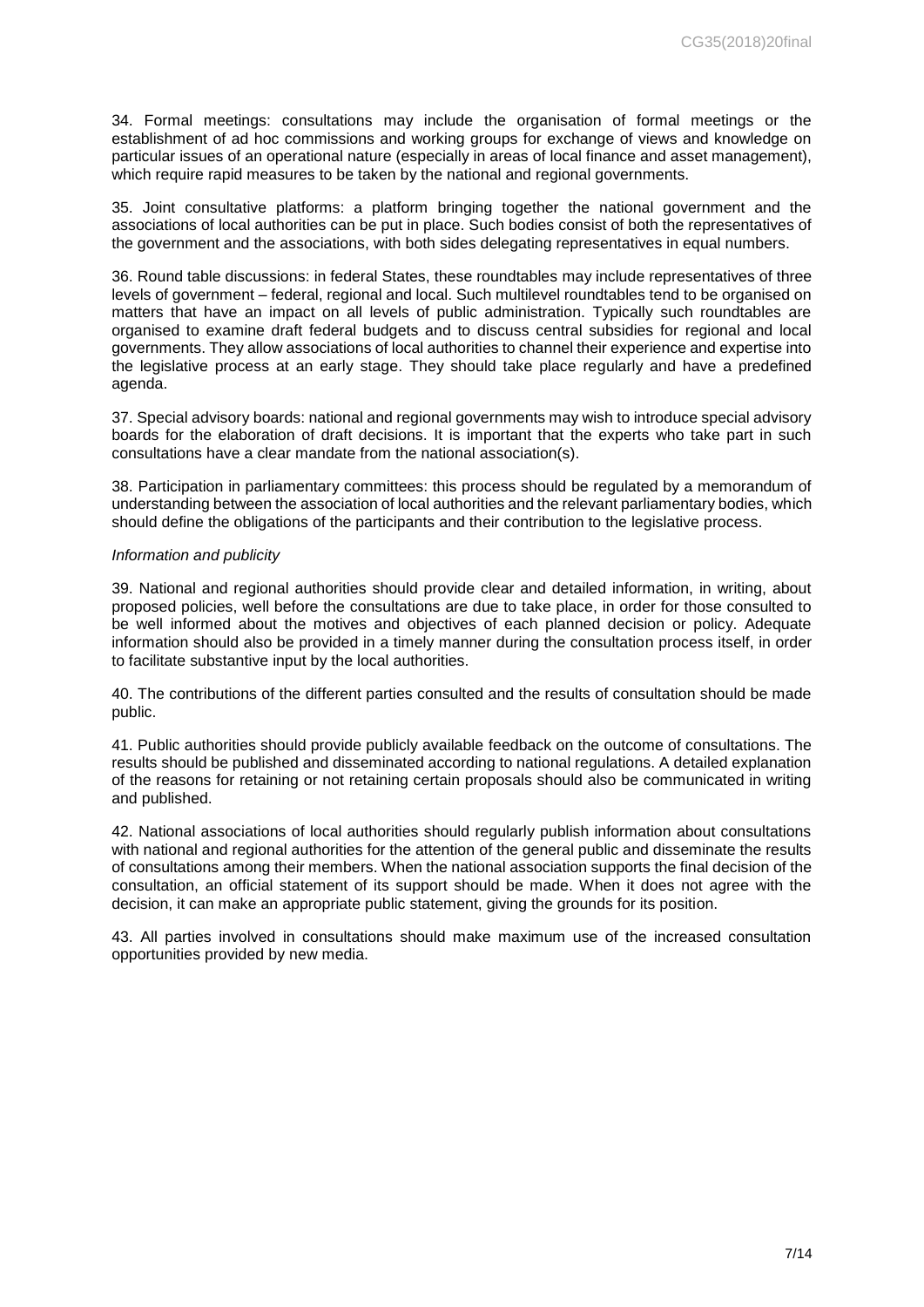# **EXPLANATORY MEMORANDUM**

# **1 Introduction**

1. In 2014 the Congress adopted Resolution 368: 'Strategy on the right of local authorities to be consulted by other levels of government', with the objective of strengthening the consultation process between the different levels of government in the member States, in order to make the involvement of local authorities more effective and thereby to improve the quality of legislation and policy at national and regional levels.

2. The European Charter of Local Self-Government contains several articles on consultation of local authorities by other levels of government, there are two types of consultation: a) consultation on general terms, namely on every matter that has a direct impact on local authorities (Article 9 para 6) and b) special consultation on changes of in local authority boundaries (Article 5) and on the distribution and allocation of financial resources to local authorities (Article 9 para 6). As both types of consultation have the same legal status, importance and procedures, their importance should be equally recognized by all levels of government.

3. The Congress has adopted several other recommendations and resolutions on the right of local authorities to be consulted by other levels of government. In its Recommendation 171 (2005)<sup>3</sup> the Congress emphasizes that the right of local authorities to be consulted ("enshrined in Articles 4.6., 5, 9.6 and 10") is a fundamental principle of European legal and democratic practice, the aim of which is to contribute to good governance. Consultation has to be a required part of policy-making and administrative processes, enabling the wishes of local authorities to be known in good time and properly taken into account in the decisions of national and regional authorities. In this Recommendation the Congress welcomes the fact that "the consultation process is gradually becoming an essential feature of political negotiation between the state and local authorities" and that associations of local authorities play a very important part in the processes "of advancing common interests and carrying on institutional dialogue either with national government or with the regions". At the same time the Congress recognizes that consultation "rarely takes the form of genuine political negotiation" while it is "almost always a mechanism for the exchange of information". Therefore it recommends, inter alia, to "develop the consultation process into a system of negotiation"; furthermore to recognize national associations as partners in the consultation process and set up a permanent consultation body.

4. In its Recommendation  $328 (2012)^4$  the Congress stressed that local authorities should have an active role in adopting the decisions on all matters that concern them and in a manner and timing such that local authorities have a real opportunity to formulate and articulate their own views and proposals, in order to exercise influence. The Congress further refined previous suggestions and asked member States, inter alia, to specify the format of consultations, provide proper, clear and detailed information in writing well before the consultation, involve local government expertise in drafting policies and legislation, carefully analyse implications of strategically important decisions, publicize the results of consultation (also explaining reasons for not retaining proposals) and recognizing the right of local authorities to petition and to redress when consultation procedures were not properly conducted.

5. In its Resolution 347 (2012)<sup>5</sup> the Congress called on national associations of local and regional authorities to lobby their national/regional governments to implement all Charter articles concerning consultation, furthermore to allocate appropriate resources to ensure effective representation of local authorities in consultation procedures. National associations should also ensure that they are regularly invited to review relevant legislative and policy initiatives, cooperate with other associations and regularly exchange good practices with each other. Finally, the Congress resolved to develop guidelines and present a strategy to further strengthen the consultation process.

6. In its Resolution 368  $(2014)^6$  the Congress adopted a pertinent Strategy with the purpose of strengthening and making more effective the consultation processes, thereby also improving the quality

-

<sup>3</sup> Debated and approved by the Chamber of Local Authorities on 1 June 2005 and adopted by the Standing Committee of the Congress on 2 June 2005 (see Document CPL (12) 5)

<sup>4</sup> Debated and adopted on 18 October 2012 by the Congress (see Document CG(23)ll, explanatory memorandum)

<sup>5</sup> Debated and adopted on 18 October 2012 by the Congress (see Document CG(23)II, explanatory memorandum)

<sup>6</sup> Debated and adopted by the Congress on 27 March 2014 (see Document CG(26)9 FINAL, explanatory memorandum)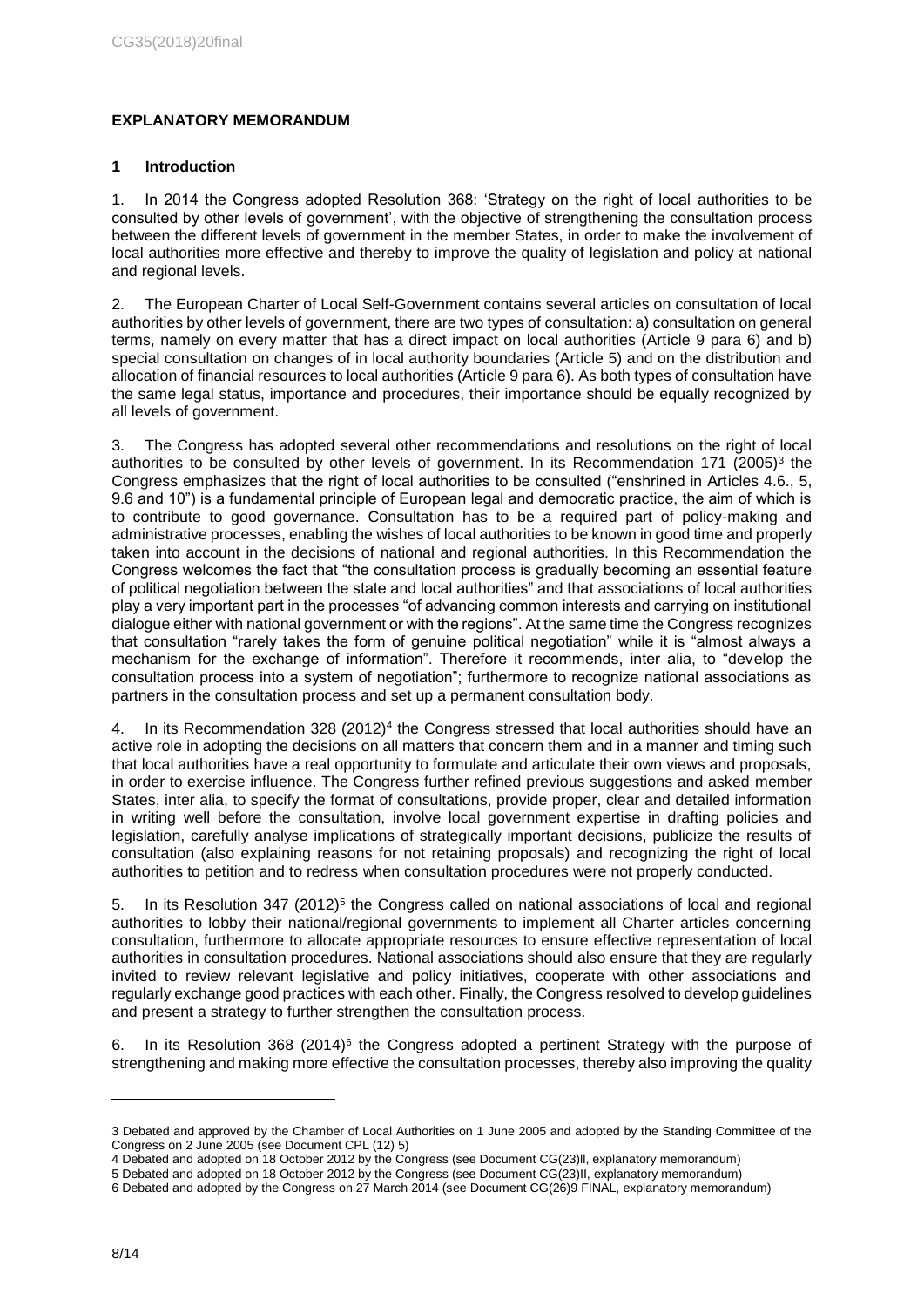of legislation and of local and regional policies. The key activities of this strategy would be to: (1) provide guidelines, (2) make use of the Congress's monitoring and other activities, (3) systematise the evaluation of consultation procedures, and (4) collect data from member States. Resolution 368 (2014) also included a systematic list of concrete elements to be included in consultation guidelines.

7. The objective of this report is therefore to explain the application of articles 4.6, 5 and 9.6 of the Charter in member States and to identify the role of national associations of local authorities in the process of consultation of local authorities by higher levels of government.

8. This report begins by a description of how the right of local authorities (and their associations) to be consulted should be institutionalised in the national legislation, examining the formal recognition and legal framework of consultation. It looks at the regulatory framework, the main types of regulation, subjects of consultation, participants and procedures of the consultation process.

## **2 The right to consultation in the Charter**

9. Article *4 paragraph 6,* about timely and appropriate consultation of local authorities when planning and decision-making processes deal with matters directly concern them, is not the only provision of the Charter on consultation. Article 4.6 introduces the right of local authorities to be consulted as a general principle, while two more provisions, Article 5 on local authority boundaries and Article 9 para. 6 on redistribution of resources refer to special fields of consultation. Article 10 refers to an association for the protection and promotion of local authorities' common interests.

10. According to Article 4.6 of the Charter, "local authorities shall be consulted, insofar as possible, in due time and in an appropriate way in the planning and decision-making process of matters which concern them directly". There is a general understanding that a public or private body is "directly concerned" when the implementation of a government policy or, in formal sense, any legal act directly affects its legal status, powers and functions, economic and/or financial situation.

11. If many local authorities are concerned, these local authorities can be represented by their legitimate representative, namely an association of local authorities. In many countries local governments are represented by a national association, which represents at least 50% of all local government units. However there are a number of countries where the representation of local authorities is fragmented into several associations of local authorities. Whether local authorities are represented by one or several associations, it is the responsibility of national and regional governments to guarantee the equal and efficient representation of local authorities in the process of consultations.

12. The requirement that consultations be conducted in an "appropriate way" implies that they should be organised in a way that allows local authorities to formulate and present their own views and proposals. This does not mean that national and regional authorities will accept those proposals, but it is a requirement that opinions and proposals from local governments be presented, discussed and taken into consideration before a final decision is taken. However, the right to take the final decision independently and under its own responsibility remains on the side of the institution that holds the decision-making mandate.

13. The meaning of "due time" is to ensure that the form and timing of consultations are such that local authorities will have the possibility to influence the decision-making process and avoid situations where the right of local authorities to be consulted is overridden on such pretexts as urgency and cost-saving. The Charter does not specify any normative timeframe for collocation "due time" as it depends on the conditions and context in each member State. However this implies, inter alia, that consultations should be organized at the stage of drafting of decisions/policies and not after their adoption by the relevant decision-making body.

14. The European Charter of Local Self-Government does not define or prescribe the forms of consultation or give any precisions on the consultation process. Recognising that the Charter's basic function is to establish the general concept and framework for consultations, it can be deducted that the main process of consultation is based on three basic conditions: a) local authorities should be able to get full information on decisions and policies that concern them directly and this information should be available at the initial stage of the decision-making process; b) local authorities should have the possibility to express their opinion on decisions and policies before these become legally binding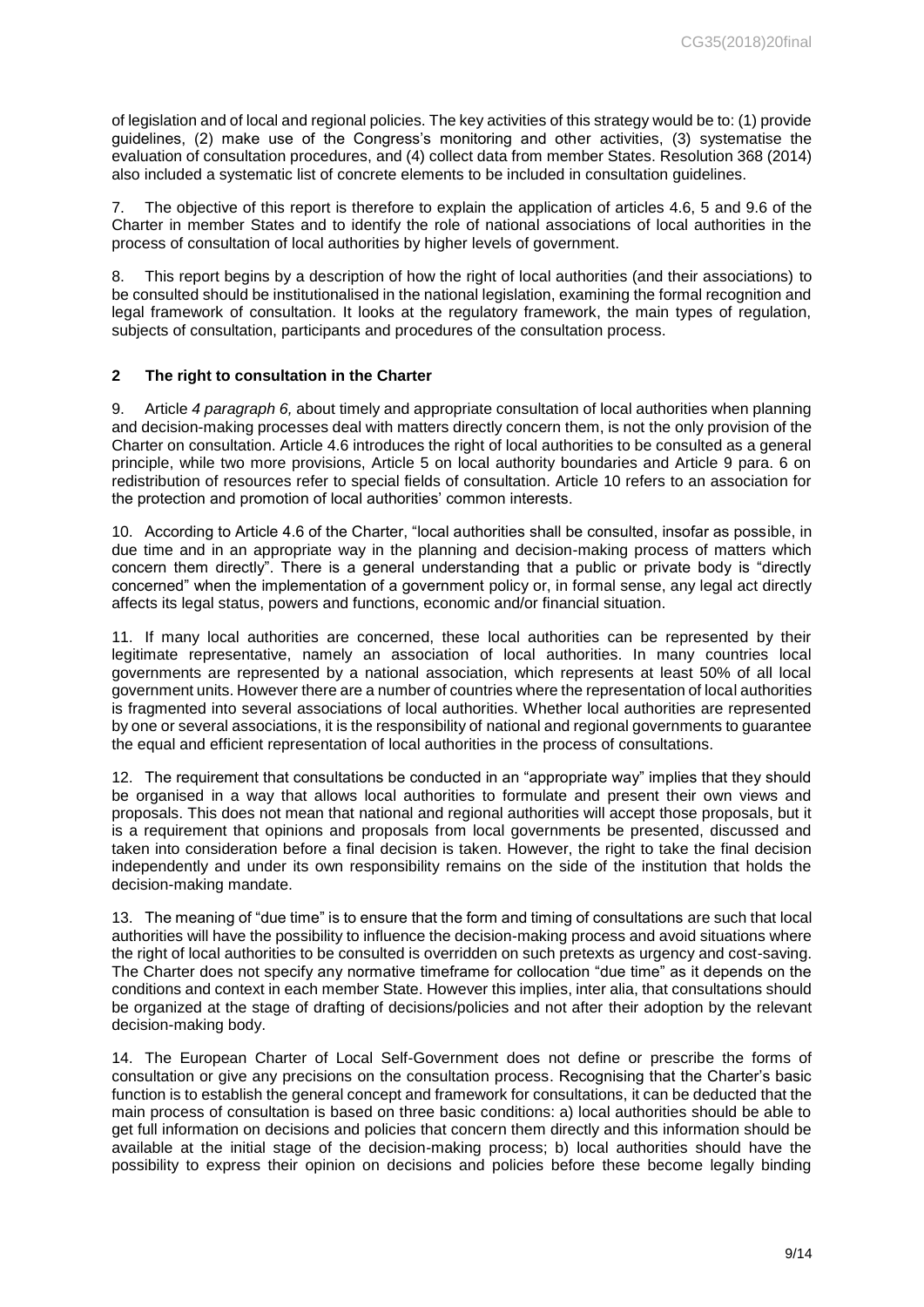documents and c) local authorities should have the time and capacity to prepare recommendations or alternative drafts and present these for debate and consultation.

15. The right of local authorities to be consulted should be enshrined in national legislations, preferably in the constitutions of member States. In many counties the legal acts adopted by parliaments can be classified into two groups: a) those where the right to consultation is generally recognised and b) those where legislation provides for local governments to be consulted in specific areas (such as with regard to boundary changes, in accordance with Art. 5 of the Charter). In most cases, the right to be consulted is generally recognised "for all matters that concern local authorities directly", which gives more power and flexibility to local authorities to present and defend their interests.

16. National legislation should recognise the role of national associations to be involved in consultations and to represent the interests of their members (Article 10 para 2 of the Charter). In this respect, national legislation can take one of two approaches. The first approach makes it mandatory for higher levels of government to consult with those associations that represent more than 50% of local government units, whereas the second approach does not set any conditions for associations to be involved in consultations. Whereas such 'representativeness thresholds' for associations to be involved in the consultation process may vary from country to country, the position of local authorities vis-a-vis other levels government is obviously much stronger if they can speak with a single voice.

## **3 Participants in the process of consultation**

17. In most cases the legislation of member States does not specify which institution of the national government is responsible for organizing consultations with local government. Conventional administrative logic suggests that the line ministry that has the mandate to take a decision on a particular matter should be responsible for organising consultations. Resolution 368 (2014) stresses the need "to create forms of continuous consultations between ministries and the political representatives of the different political levels".

18. Where consultation with local authorities is concerned, the national government is usually represented by a ministry responsible for local government matters. Occasionally, other members of the government, such as the ministry of finance or ministry of economy, are also involved in the consultation process, in view of their responsibilities and the matters that are being discussed. In some countries (such as Georgia) the legislation defines the ministry that is responsible for consultation with local authorities, and this ministry has the mandate to present the results of consultations to other relevant ministries and/or to involve their representatives in the consultation process.

19. Consultations are often organized in the legislative process in national parliaments, specifically at the stage of hearings in the committees. As a rule, the relevant parliamentary committee holds three hearings with the participation of interested parties and independent experts. Thus, the committee stage is an appropriate moment for local governments and their associations to present their opinions and recommendations. The question remains as to who should be responsible for initiating and organizing such consultations, the local governments (and their associations) or the parliamentarians, as the latter have a legislative mandate. Unlike in line ministries, the legislative process in parliaments is not based on administrative processes, but on elected mandates and a process of deliberation. However, to distinguish consultations from lobbying, it should be recalled that the objective of consultations is to take decisions which are the most appropriate in the light of real needs, and therefore the body that takes such decisions should be responsible for organising the consultations.

20. National legislation rarely obliges parliamentary committees to organise consultations. Since governments submit most legal initiatives to the legislature, parliamentary bodies might assume that the necessary consultations had already taken place in the preparatory stages. Nevertheless, the parliamentary bodies are key decision-makers with regard to the legal framework of local government. Moreover, as initiatives submitted by the government often change at the parliamentary stage, it is important to organize consultations with the relevant parliamentary committees. In some countries, the association of local authorities and the relevant parliamentary bodies sign a memorandum of understanding that stipulates specific obligations, including a requirement that the association should be involved at the stage of committee hearings of those legal initiatives that have a direct impact on local government. Working with the legislature can be a powerful tool for local authorities to defend their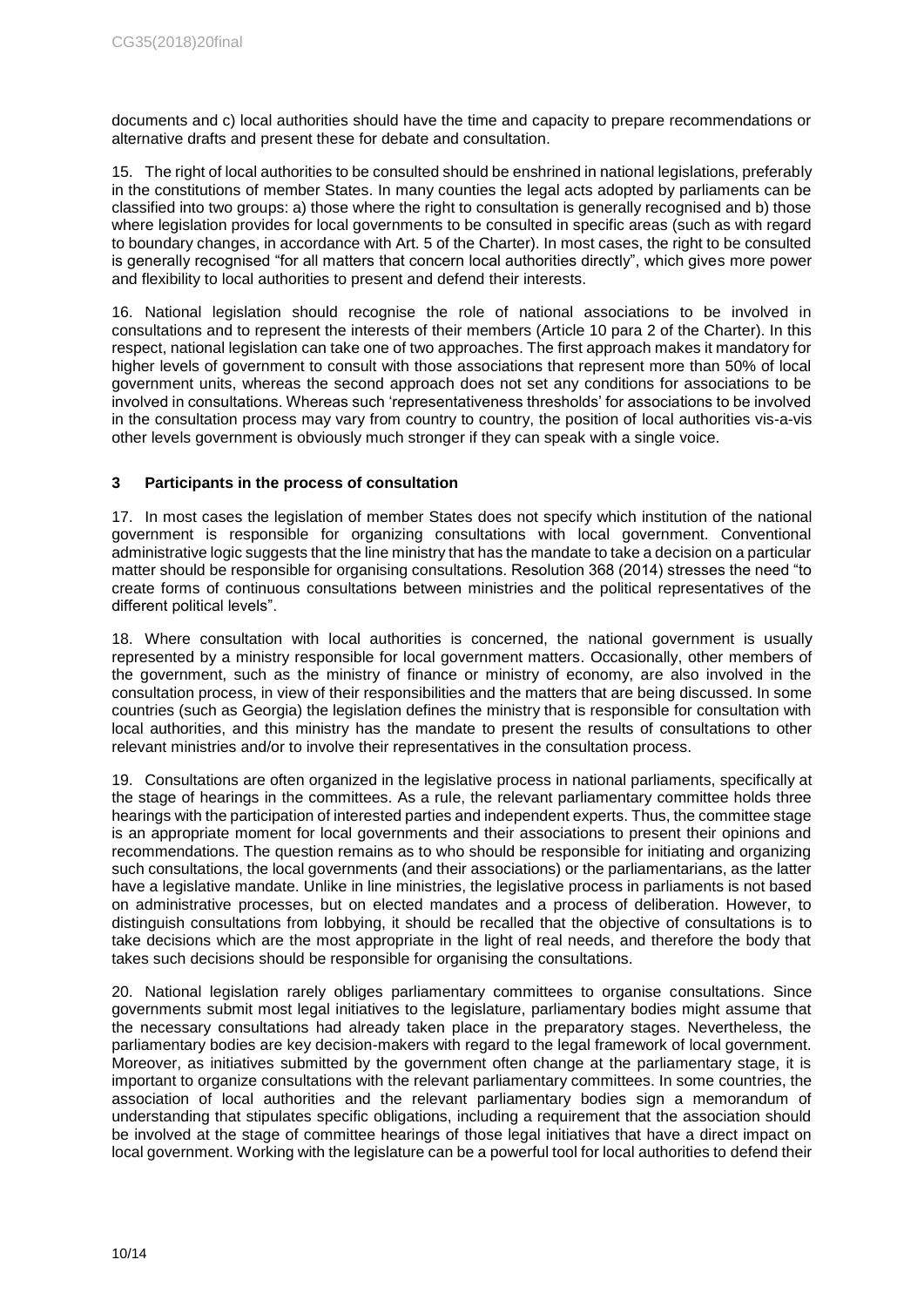interests, and it is therefore important that parliamentary bodies play an active role in organising consultations with local authorities.

21. In federal and regional states there is a question concerning the level at which consultations with local governments should be organised. The experience of European countries shows, that in federal states, consultations are often organized at the level of subjects of the federation, while in other states with regional authorities, consultations tend to be organized at the national level, as this level usually has the mandate to take decisions on local government issues.

22. Usually the national association of local authorities represents local governments in the consultation process. However this does not exclude the possibility for individual local governments to be consulted. If the subject of consultation relates to more than one local government unit, then some coordination between local government representatives for the protection of their common interests is unavoidable. In some countries, there exist two or more associations of local authorities, which may be organised according to types of local and/or regional governments (county, region, land). Also in many countries there exists an association of local government officials (association of mayors, community finance officers etc.), which may also have a role to play in representing local interests, especially when sectorial legislation is concerned.

23. The consultation process is easier when local governments are represented by a unified association, which has well-established links with its members and has the capacity and expertise to participate effectively in the consultation process. Consultation with several associations is more difficult, especially when these associations are not homogenous, do not have equal capacities and in some cases include small associations which are divided across political lines. Whereas political connections provide valuable informal channels for lobbing for one's own interests, they carry hidden risks of making associations mere supplements to party politics, especially in countries with a centralised governance and polarised political system.

24. National governments may wish to encourage the establishment of a national consultative system in cases where several associations of local authorities exist. In such cases, the national government agency that is responsible for consultation should ensure that the associations are proportionally represented and there are clear and strict rules for making decisions and for formulating joint opinions on the subject of consultation. Indeed, national/regional authorities may decide to consult with each association individually, but in such cases the position of local authorities is relatively very weak, with the stronger associations tending to have more influence than the weaker ones.

#### **4 Institutionalised system versus customised process**

25. The European Charter of Local Self-Government does not specify in what form or institutional framework consultation with local authorities should take place. National legislation in member States also tends not to address this issue. As mentioned above, in some countries consultations are obligatory with those associations which represent the majority of local government units, while in other countries no such obligation is enshrined in national legislation. The procedures for consultation tend to be defined in bylaws and rules of procedure, adopted by ministries and other government institutions, and therefore the practice of consultation in member States varies significantly according to whether the procedure of consultations is formalised or not.

26. As a rule, the legal acts adopted by national parliaments include detailed procedures of consultation with local authorities when it comes to changes of administrative boundaries. In some countries, the national budget law also includes procedures for organizing consultations with local authorities. However, when it comes to consultation on general matters, the legal acts do not usually give any detailed description of consultation procedures, and these tend to be determined by agreements and memoranda between national and local authorities.

27. In some countries, the negotiations are formalised, but informal practices and customs also play an important role. Frequently, the procedural rules relate only to the institutional arrangements of consultations, rather than the interactions between representatives of national and local authorities. However, informal consultations do not tend to contribute to achieving long-term results and do not contribute to the development of democratic practice in decision-making and policy formulation.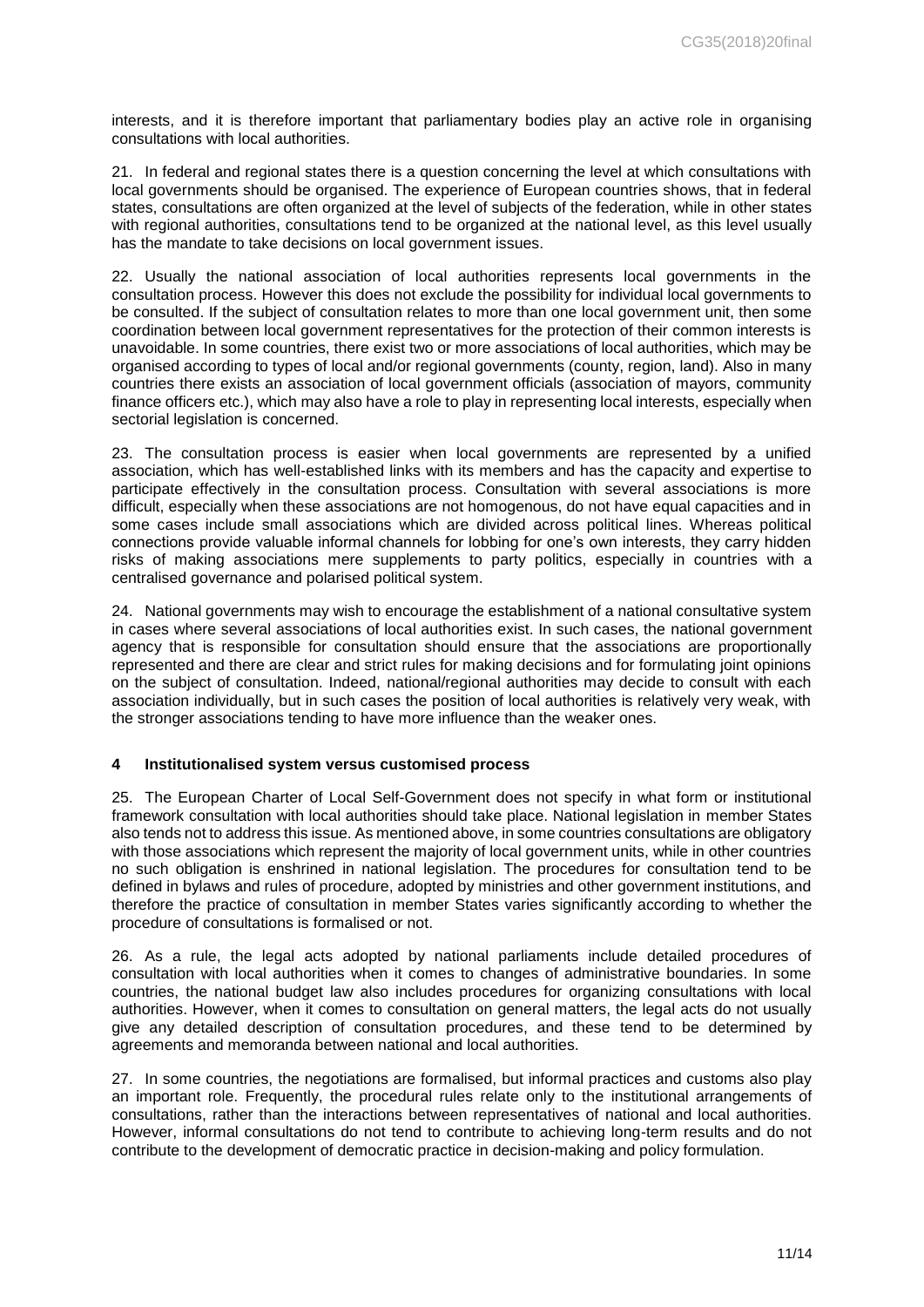28. Institutionalised consultation requires well-established rules and procedures, as well as institutions that have a clear mandate in the process of consultations. Usually such rules and procedures are defined by agreements between local and national authorities, as well as by the rules of procedure of public bodies, and are known and understood by all parties involved in the consultation process. The key players in institutional consultations are the national associations, which have the capacity to articulate the interests of their member municipalities and present these interests in during the consultation process. National associations can also appoint experts to various committees and working groups organised by line ministries and parliamentary bodies in specific areas of local government policy.

29. The main characteristics of institutionalised consultation are:

- formally defined rules and procedures;
- identification of the institutions that have the mandate to represent their constituencies:
- consultations which are based on written communication, with procedures which are open and transparent.

30. Institutionalised consultations give local authorities the possibility to develop a long-term strategy for consultation with other levels of governments and to make the consultation process more resultoriented. Institutionalised consultation also provides additional participatory rights, such as involvement in the drafting of legal acts and in the elaboration of policy documents. As national governments are aware that they have to consult national associations, they are naturally interested in involving the representatives of those associations in the elaboration of draft decisions and policies.

31. However, such close cooperation between national and local authorities is difficult if consultations are carried out in an informal manner. In such cases, both parties may pursue short-term interests and the communication tends to end as soon as decisions are taken. For this reason, the model of institutionalised consultations between local and national/regional authorities should be promoted in Council of Europe member States.

## **5 Forms of institutionalised consultation**

32. The most common practice of institutionalised consultation of local governments by other levels of government is through the establishment of a joint consultative platform between the national government and the associations of local governments. Such bodies consist of both the representatives of the government and the associations, with both sides delegating representatives in equal numbers. When the consultative platform is organised with many associations, these are usually represented on a proportional basis.

33. The round table discussion is another practical form of consultation, which allows associations of local authorities to channel their experience and expertise into the legislative process at an early stage, thereby increasing their opportunities to influence the decision-making process. Such roundtables must take place regularly and have a pre-defined agenda. In the interests of transparency it is advisable to invite the press and media to these roundtables. Associations of local authorities should ensure that their designated elected representatives play an active part in the discussions and that member municipalities are well informed of the agenda and the outcome of the roundtable. Roundtables can also be an effective tool for the consultation of local authorities by line ministers on current policy priorities. In such cases, it is important to identify the possible impact of drat policies on local governments and to formulate recommendations to ensure that these policies take into consideration the legitimate interests of local authorities. Associations of local authorities should publish regular reports on such roundtables, disseminating information on the subjects, the conduct and the results of these roundtables.

34. In federal States, these roundtables may include representatives of three levels of government – federal, regional and local. Such multilevel roundtables tend to be organised on matters that have an impact on all levels of public administration. Typically such roundtables are organized to examine draft federal budgets and to discuss central subsidies for regional and local governments. However, a multilevel roundtable is a complex instrument and it can be difficult to achieve a consensus among all the parties concerned. In specific cases one or more of the parties may resort to the constitutional courts in order to protect their interests. As a rule, such roundtables must be formalised and organised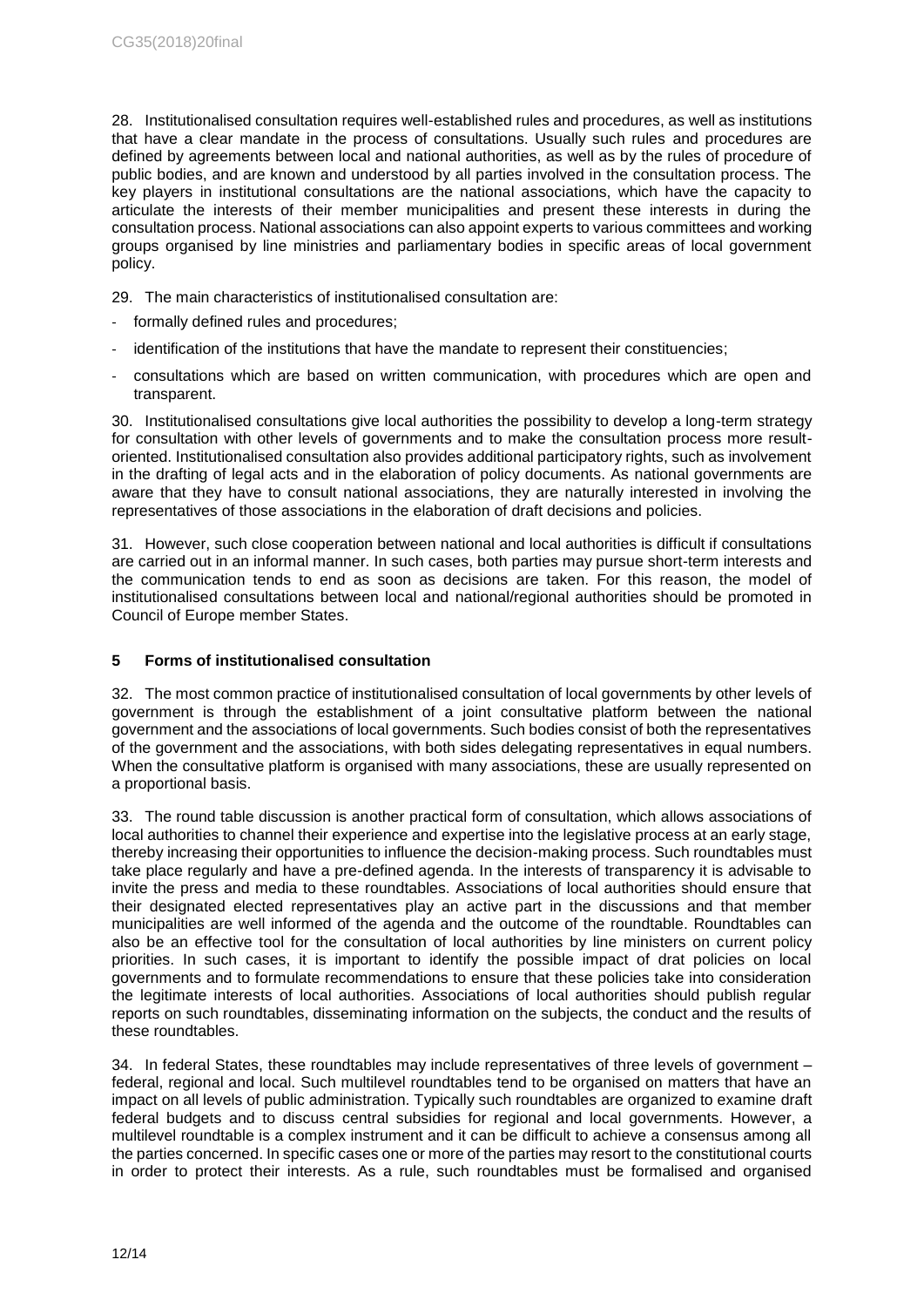according to previously agreed rules of procedure. Any communication relating to these roundtables should be in written form and the consultation process must be well-documented.

35. One of the most efficient forms of consultation is by participation in the hearings of draft laws in parliamentary committees. This process should be regulated by a memorandum of understanding between the association of local authorities and the relevant parliamentary bodies. This memorandum should clearly define the obligations of the participants and their contribution to the legislative process. This form of consultation requires national associations to have appropriate expertise and experience. During the initial stages of the consultation, experts from the association should study the proposed legislation and prepare a draft opinion on the text and recommendations, to ensure that it reflects the interests of local authorities. The statutes of the national associations should give their executive boards the mandate to adopt such documents and send them to the parliament for consideration. The executive boards may also designate members to participate to the sessions of relevant parliamentary committees. In certain cases, the board of the association may ask experts from the association to draft an alternative draft law to present to the relevant parliamentary bodies.

36. In practice there are specific areas where consultation with local authorities is formally regulated and is of a binding nature. This mostly applies to the changes of local authority boundaries. In the majority of member States, local government legislation clearly defines forms and procedures of consultation with regard to boundary change proposals, including the official consent of the local council, as well as a requirement to consult with local communities. It is suggested to implement these procedures not only for changing boundaries of individual local government units, but also for any restructuring of the local government system (introduction, abolition of tiers, changes in legislation about inter-municipal cooperation etc.).

37. The manner of financial consultations varies from country to country. Although there are cases where the national government discusses the whole system of local government finance with the national associations, regular consultations are usually held on specific financial issues, such as the criteria for the allocation of equalization grants, changes in local taxation and/or local loans and debts. In some countries, the ministry of finance establishes a special advisory board to discuss draft decisions and policy on public finance. National associations tend to designate experts rather than politicians to such advisory boards, on the grounds that they will be discussing technical issues that require specific knowledge and experience. However, these advisory boards should not be regarded as a substitute for the more general consultative meetings with the participation of political leadership of the ministry and national association(s). Advisory boards are mostly used for drafting and revising draft decisions, while policy meetings and roundtables serve to reach a political consensus on the allocation of resources to local authorities and more specifically the draft annual state budgets.

38. It should be mentioned that all of the above-listed forms and instruments for the consultation of local authorities by higher levels of government have a positive impact when the consultation process has a proper institutional framework based on formal rules. Strong and capable national associations of local authorities are the key factor for making these complex systems of consultations work for the protection of local authorities and the strengthening of local democracy**.**

## **6 Challenges and problems of national-local consultations**

-

39. According to a recent report on the implementation of the Charter in member States, <sup>7</sup> provisions on consultation are frequently violated, while several member States have declared reservations to the pertinent provisions. Georgia and Turkey have expressed their wish not to be bound by Article 4, paragraph 6. In practice, this provision of the Charter has been found to be one of the most frequently violated. Monitoring reports reveal seven such cases, with a further nineteen cases of partial compliance and only ten countries where there is full compliance. Deficiencies in the formalization of consultations are the most common reasons given for partial or non-compliance.

<sup>7</sup> Congress of Local and Regional Authorities, Monitoring Committee (2017), Comparative Analysis on the implementation of the European Charter of Local Self-Government in 47 member States. Rapporteurs : X. Cadoret and K. Van Overmeire (assisted by expert N.-K. Chlepas).